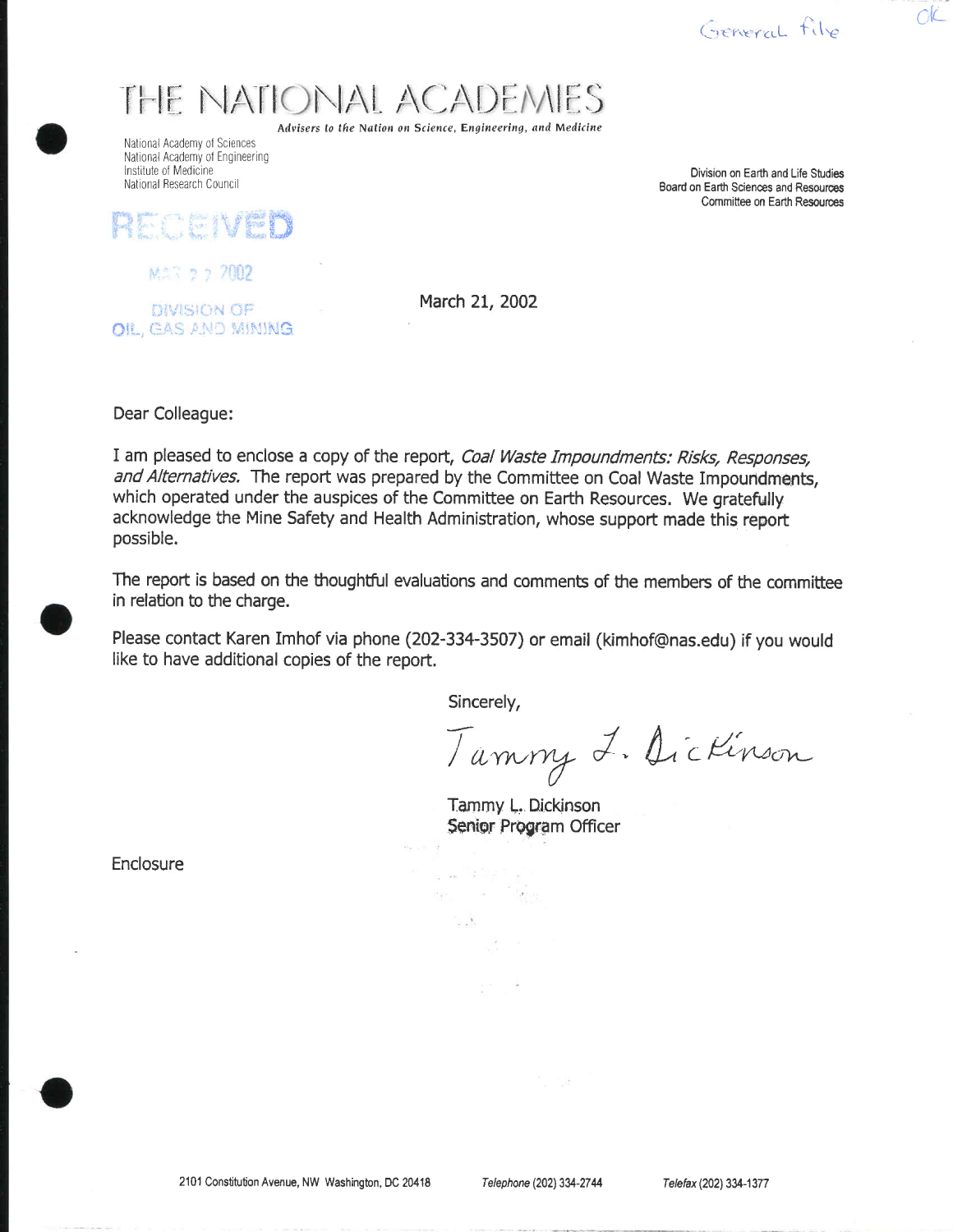

### United States Department of the Interior

BUREAU OF LAND MANAGEMENT **Utah State Office** P.O. Box 45155 Salt Lake City, UT 84145-0155

IN REPLY REFER TO: 3480 (UT-923)

28 May 2002

ORDER

Re: Affixing of Professional Seals

#### Dear Operators:

The Department of Interior Bureau of Land Management (BLM) is authorized and responsible for review of all geologic data/interpretations and resulting mine plans and financial evaluations/projections for several purposes. Such materials are provided by interested parties for BLM review, consideration, and/or approval.

The State of Utah licenses professional mining engineers and as of 1 Jan 2003 will license professional geologists.

This ORDER is issued, effective 30 days from 28 May 2002, for all operators to provide a seal affixed by a professional mining engineer to all plans, maps, reports, economic or financial evaluations or projections, or other materials provided for review, consideration, and/or approval by BLM.

In addition, all plans, maps, reports, economic or financial evaluations or projections, or other materials provided for review, consideration, and/or approval by BLM which include geologic data or interpretations, shall be signed by a qualified geologist until 31 Dec 2002, and beginning 1 January 2003, bear a seal affixed by a professional geologist as provided by State of Utah law.

Any other plans, maps, reports, economic or financial evaluations or projections, or other materials provided 30 days after 28 May 2002 for review, consideration, and/or approval by BLM will be considered preliminary or draft versions.

If you have any questions, please call Jeff McKenzie at 539-4038.

Sincerely

rimer F. to

James F. Kohler Chief, Solids Minerals Branch

CC:

Dan Meadors -Skyline Mine, Canyon Fuel Company, LLC, HC 35 Box 380, Helper, UT 84526 Price Field Office Rick Olsen - Dugout Mine, Canyon Fuel Company, LLC, P.O. Box 1029, Wellington, UT 84542 Carl Pollastro - PacifiCorp Complex, Energy West Mining, P.O. Box 310, Huntington, UT 84528 Ken May - SUFCO Mine, Canyon Fuel Company, LLC, 397 South 800 West, Salina, UT 84654 Jim Noyes - Emery Deep Mine, P.O. Box 527 Emery, Utah 84522 Wendell Owen - Co-Op and ANR Mines, Co-Op Mining Company, P.O. Box 1245, Huntington, UT 84528 Sam Quigley - Aberdeen and Pinnacle Mines, 6750 Airport Road, P.O. Box 902, Price, Utah 84501 Lane Adair - Westridge Mine, West Ridge Resources, Inc., P.O. Box 902, Price, Utah 84501 Jay Marshall - Lila Canyon Mine, Utah American Energy, Inc., P.O. Box 986, Price, Utah 84501 David Miller - Lodestar Energy, Inc., HC 35 Box 370, Helper, UT 84526 Gary Gray - Genwal Resources, Inc., P.O. Box 1077, Price, Utah 84501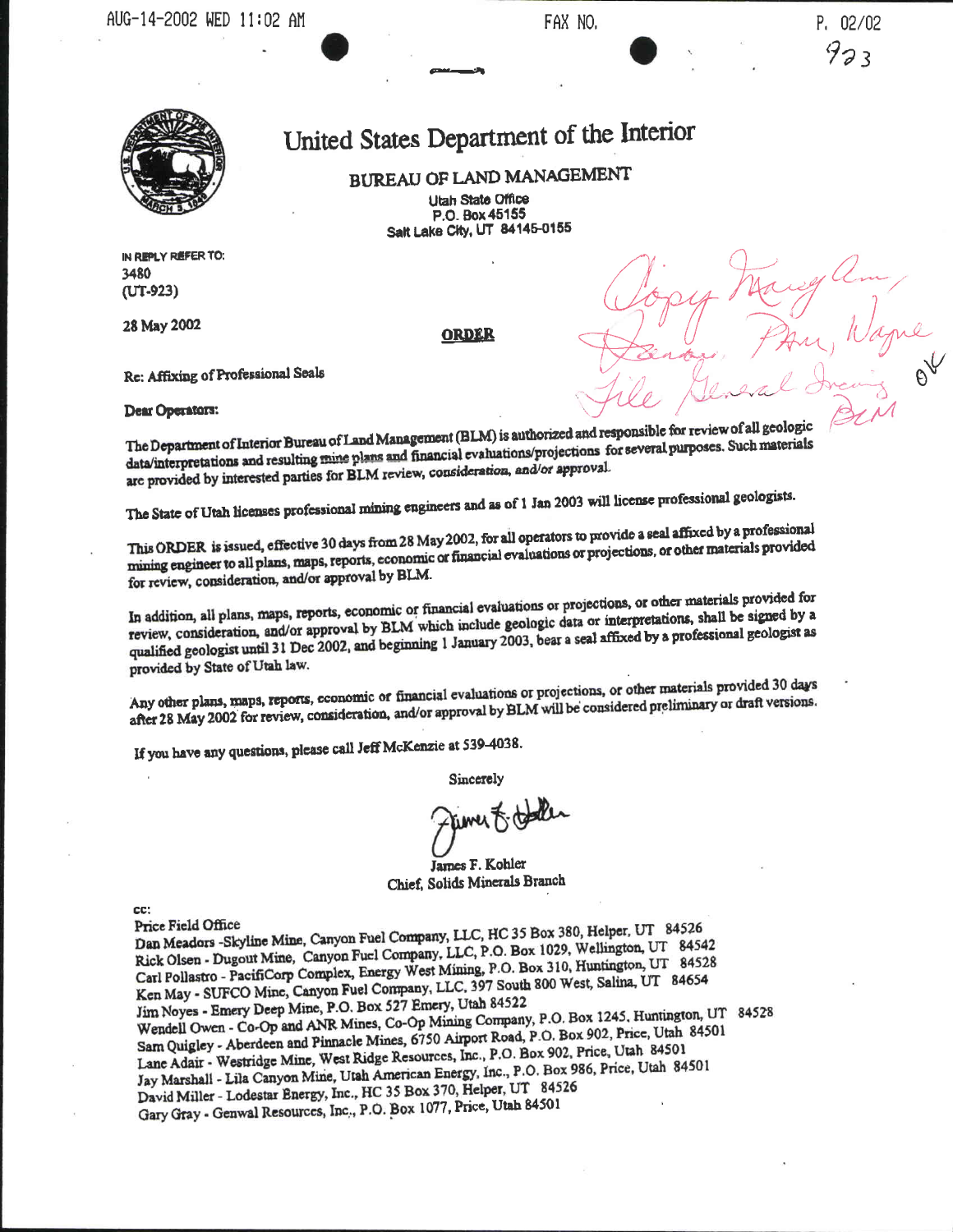

## United States Department of the Interior

FISH AND WILDLIFE SERVICE Washington, D.C. 20240

In Reply Refer To: FWS/DB/008001

**RECEIVED** MØ. DAY YEAR To: General File **JUN 1 9 2002** FISH & WILDLIFE **ECOLOGICAL SERVICES** 

כאשול

Memorandum

To:

Assistant Secretary - Policy, Management and Budget

From:

Director Ullams JUN 1 2 2002

Subject:

Cooperative Conservation Initiative

The Service is moving forward with plans to implement the Cooperative Conservation Initiative . (Initiative) for the restoration and protection of federal lands and resources with cooperators this fall when appropriations are made available.

The Service is slated to receive \$18.0 million under the Administration's budget request, of which at least \$5.0 million will be allocated to the National Wildlife Refuge System. Accordingly, the budget requested \$5.0 million under the refuge program, and \$13.0 million under General Operations for distribution to other programs, including the refuge program.

Projects will seek to achieve the actual restoration of natural resources and/or the establishment or expansion of habitat for wildlife, with a focus on federal lands and resources. Where applicable, the projects must reflect efforts to resolve conflicts through incentives and cooperation to achieve Nominated applicant partners will seek cost-shared, results-oriented the intended goal. conservation projects using innovative means or practices that embody the Secretary's Four C's. The program will not include projects with cultural and recreational purposes, routine annual and cyclic maintenance, or international projects, except those natural resource projects with demonstrated benefits to resources in the United States.

Partners are required and include state and local governments, tribes, conservation organizations, agriculture interests, sportsmen's groups, corporations, farmers and ranchers, small businesses, private landowners, non-governmental organizations, educational institutions, volunteer groups, and the science community. Coalitions of partners are encouraged.

Projects must either 1) replicate or expand successful, on-the-ground activities; or 2) support new demonstration projects. Projects in Category 1 may build upon ongoing Service activities. However, for expansion of existing projects, the Initiative funds can only be used for the new and expanded portions.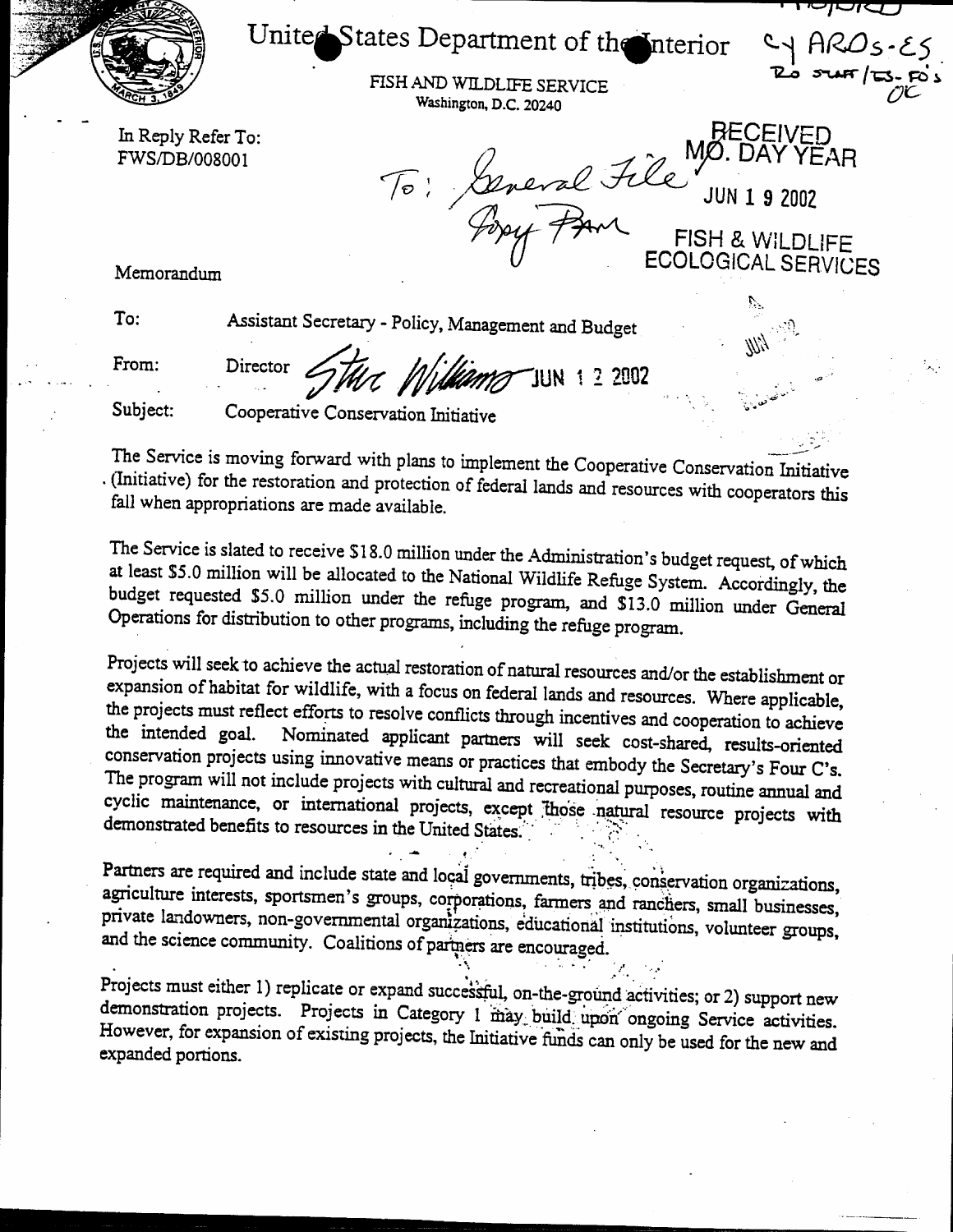The matching requirement must be fulfilled by new cash and/or in-kind goods or services (not used for match elsewhere or previously) or both types of contributions. When other than cash is used, the goods and services will have to be fairly and specifically valued in the application. Partners cannot include overhead as part of the match. The match must result in actual accretion of new value to the resource and excludes state and local government loan programs and preferential tax programs that would not add to the benefit of the Federal Government.

For program implementation purposes, the Director will make final decisions on competitive projects for funds against the national criteria established above, with final review by the Secretary. The competition will be limited in a manner that only the highest priority projects reach the Director, and therefore administration will be minimal. Each project must be nominated by a Service manager, much in the way any other special project is raised within the Service for The Service will use two percent (\$360,000) for administration, program management and implementation costs. Projects will be selected competitively based on the benefits derived from the projects. Applications will identify stakeholder involvement in the application and be required to identify benefits to be achieved as well as the time lines for accomplishing clearly defined goals.

Projects must meet the following minimum eligibility criteria.

- Identify one or more partners
- Identify stakeholder involvement
- Include a minimum 50 percent partner match
- Be voluntary on the part of all participants
- Provide measurable benefits to species and/or habitat
- Clearly identify the goal(s) of both the Service and partners, intended outputs, and outcomes
- Clearly identify time lines for accomplishing goals

Funded projects should stress the following.

- Natural resource innovation
- Incentive-based options to regulatory approaches
- Community based solutions
- Development of voluntary and incentive-based natural resource alternatives within the

Potential project categories include the following.

- Habitat management and improvement on national wildlife refuges and fish hatcheries,  $\bullet$ including adjacent lands
- Tools such as maps and habitat surveys to help communities balance economic development

**The Search Company** 

- Surveys and monitoring
- Educational partnerships with schools
- Incentive programs to businesses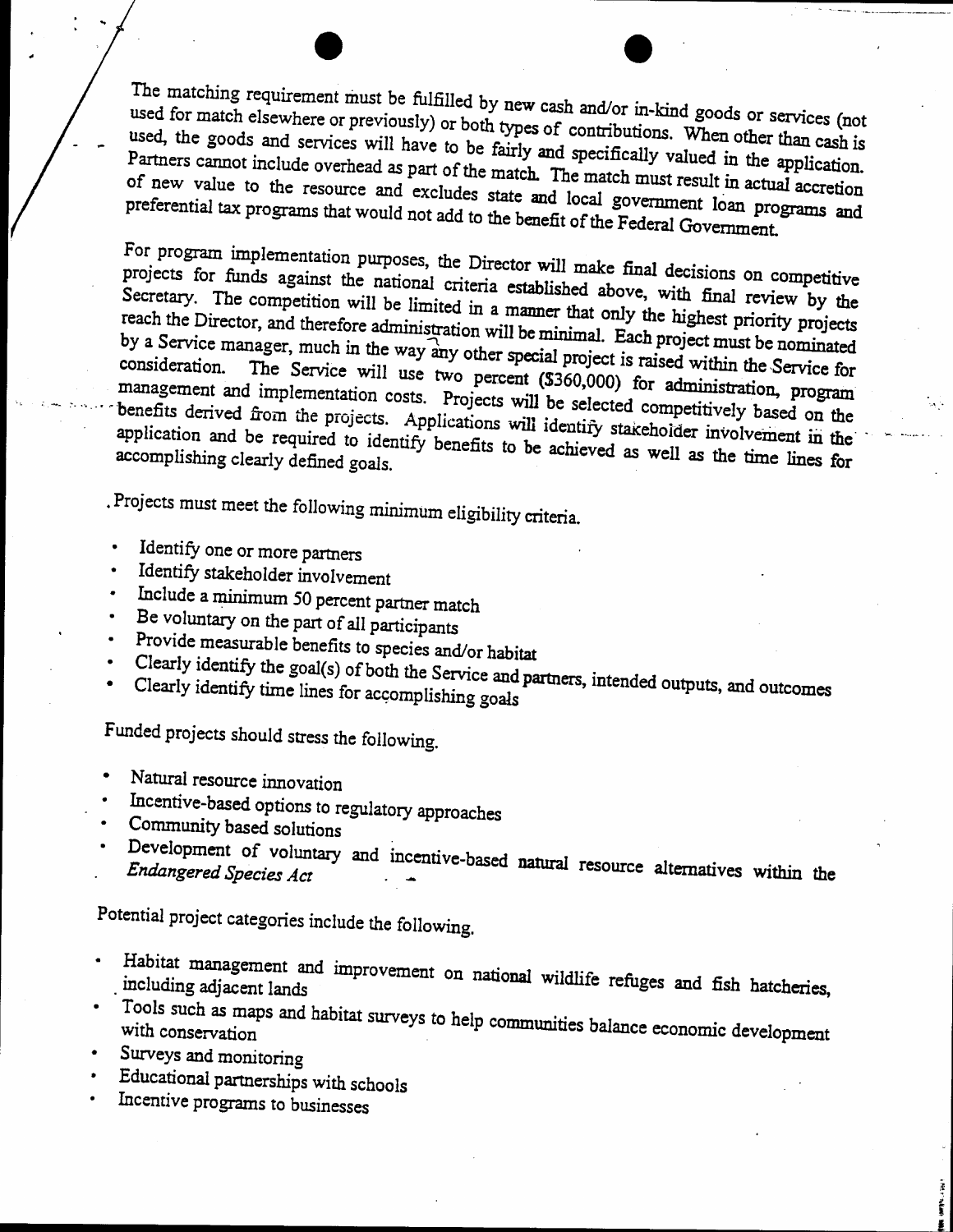- Reduction of habitat fragmentation
- Conservation of nationally or international imperiled natural communities with demonstrated benefits to resources in the United States
- Protection of self-sustaining natural systems

Demand is already building for the program. The Service can call on more than 200 National Wildlife Refuge Friends organizations and more than 2,000 landowners already on the Partners for Fish and Wildlife waiting list and interested in voluntarily restoring fish and wildlife habitat as prime candidates for the Initiative proposals.

The Service also proposes to use the successful Challenge Cost Share Program as the basis for administering the Initiative program within the refuge system. (Current funding is \$3.9 million, which is used to actively support refuge system priorities. For instance, in Fiscal Year 1999 projects focused on invasive species control and migratory birds and their habitats. Most projects are natural resource related).

A database of habitat restoration projects tied to the National Wildlife Refuge System's Centennial Celebration has already been developed. This "Plus 100 Habitat Restoration Program" is a compilation of priority projects intended to restore habitat on the refuge system during its' 100th birthday. Each refuge has submitted a habitat enhancement or restoration project they are hoping to implement during the National Wildlife Refuge System's Centennial Celebration year. The Plus 100 component of the Initiative has already identified approximately \$20.0 million in habitat projects, with the National Wildlife Refuge System's Centennial Commission pledging to raise \$5.0 million in private funds to support the projects. The Initiative funding would be used to implement portions of the Plus 100 initiative, leveraging not only the Commission's pledge, but also meeting the matching requirements of the Initiative.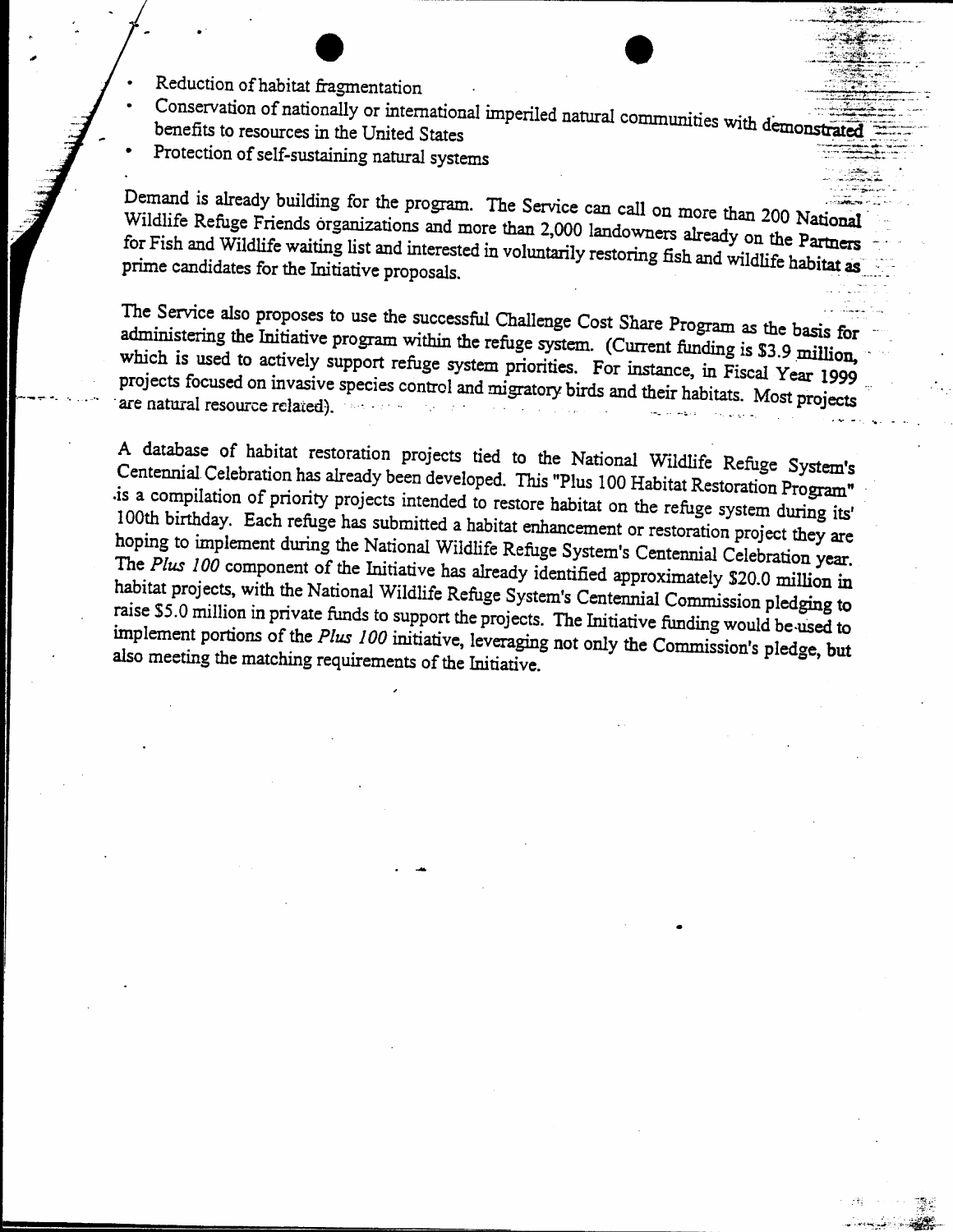

## I States Department of the Interior

FISH AND WILDLIFE SERVICE UTAH FIELD OFFICE 2369 WEST ORTON CIRCLE, SUITE 50 WEST VALLEY CITY. UTAH 84I <sup>19</sup>

In Reply Refer To FWS/R6 ES/UT

November 21,2002

RECEIVED

NOv ? 5 200?

DIV. OF OIL, GAS & MINING

Memorandum

Jereal State Director, Utah State Office, Bureau Land Management, Salt Lake City<br>Utah riann

From:

To:

Utah Field Supervisor, Ecological Services, U.S. Fish and Wildlife Service, West Valley City, Utah

Subject: Project Evaluation and Section 7 Consultation Recommendations for Mexican Spotted Owl Habitat Using Available Habitat Models

During the2002 Mexican Spotted Owl (owl) Survey Training, the U.S. Fish and Wildlife Service's (Service) Utah Field Office and the Utah Division Wildlife Resources (UDWR) recommended to the participants (including federal, state, and private consultants) that the 1997 Willey-Spotskey Mexican Spotted Owl Habitat Model (model) be used for initial evaluation of potential habitat within project areas; and furthermore, we emphasized that only the red model pixels (prime breeding areas) need to be evaluated because the crude vegetation layer deriving the marginal habitat in the model is too general and not very meaningfui for management applications. We further emphasized that use of the model should be accompanied by field evaluations to determine the actual extent of owl habitat in the project area and the subsequent need for owl surveys. In no case should GIS models replace on-the-ground field evaluations by the wildlife biologists. We have also made similar informal recommendations to individual BLM staff members during project reviews.

It has come to our attention that there are still questions and concerns regarding use of the 1997 model because it is over-inclusive, e.g., all steep slopes are included in the model regardless of aspect, an important ecological parameter for spotted owls in the arid southwest. A recent modeling effort produced a newer 2000 GIS model that may have overcome the over-inclusive problems with the 1997 model; however, application of the two models, i.e., 1997 vs. 2000 remains controversial. In fact, the Price BLM recently asked Dr. David Willey fco-creator of the GIS models] to assess performance of the models in several project areas. Dr. Willey is in the process of finalizing a report of this assessment that will include specific recommendations regarding the appropriate use of both the 1997 and2000 models. Because of Dr. Willey's extensive owl and owl habitat experience in Utah (14 years), and his direct involvement in the development of these models, we would likely incorporate his recommendations relative to these models during section 7 consultation with your agency. In addition, the Mexican Spotted Owl Recovery Team may, at some point, provide their evaluation of these models (a revision to the

,